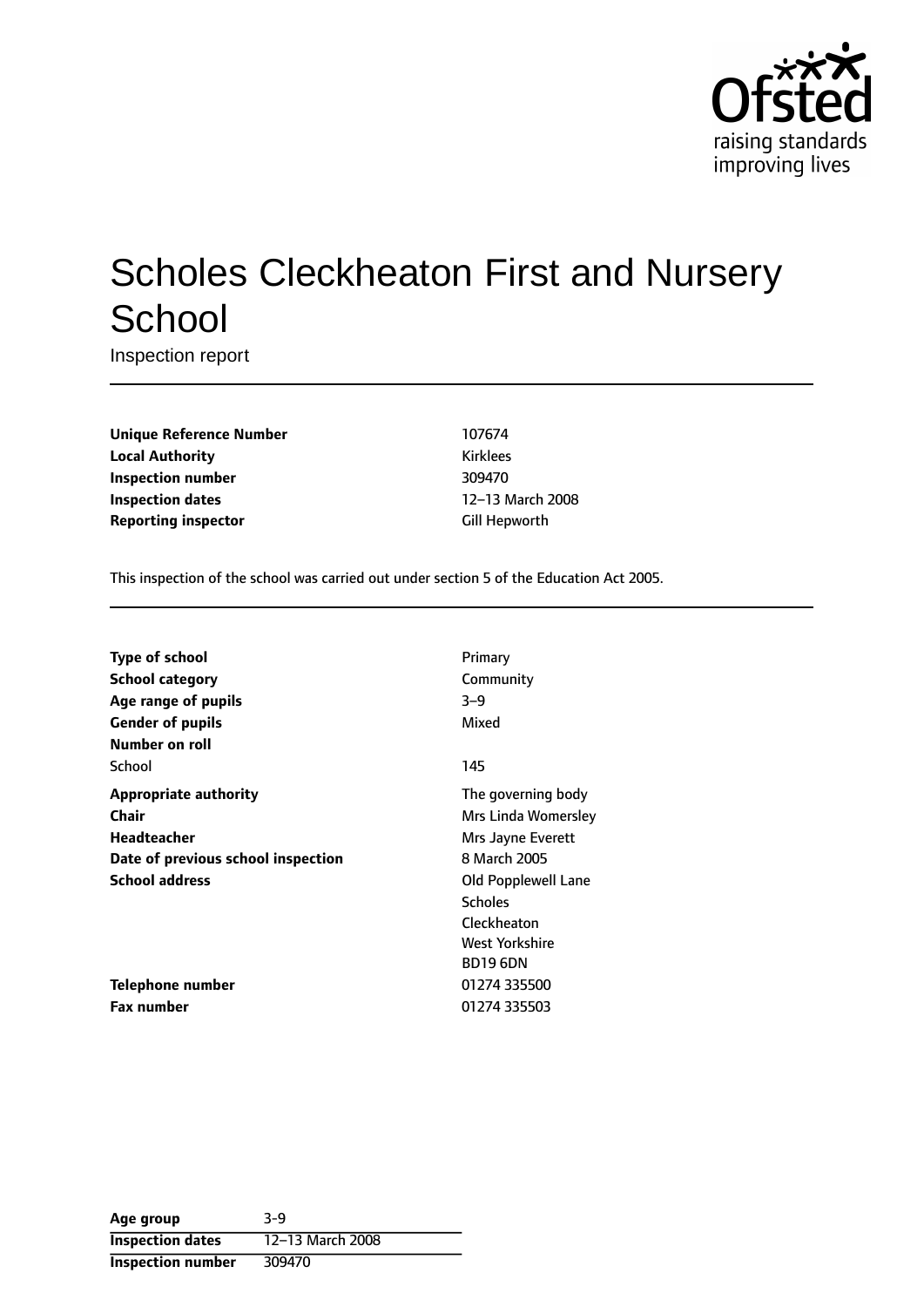© Crown copyright 2008

.

#### Website: www.ofsted.gov.uk

This document may be reproduced in whole or in part for non-commercial educational purposes, provided that the information quoted is reproduced without adaptation and the source and date of publication are stated.

Further copies of this report are obtainable from the school. Under the Education Act 2005, the school must provide a copy of this report free of charge to certain categories of people. A charge not exceeding the full cost of reproduction may be made for any other copies supplied.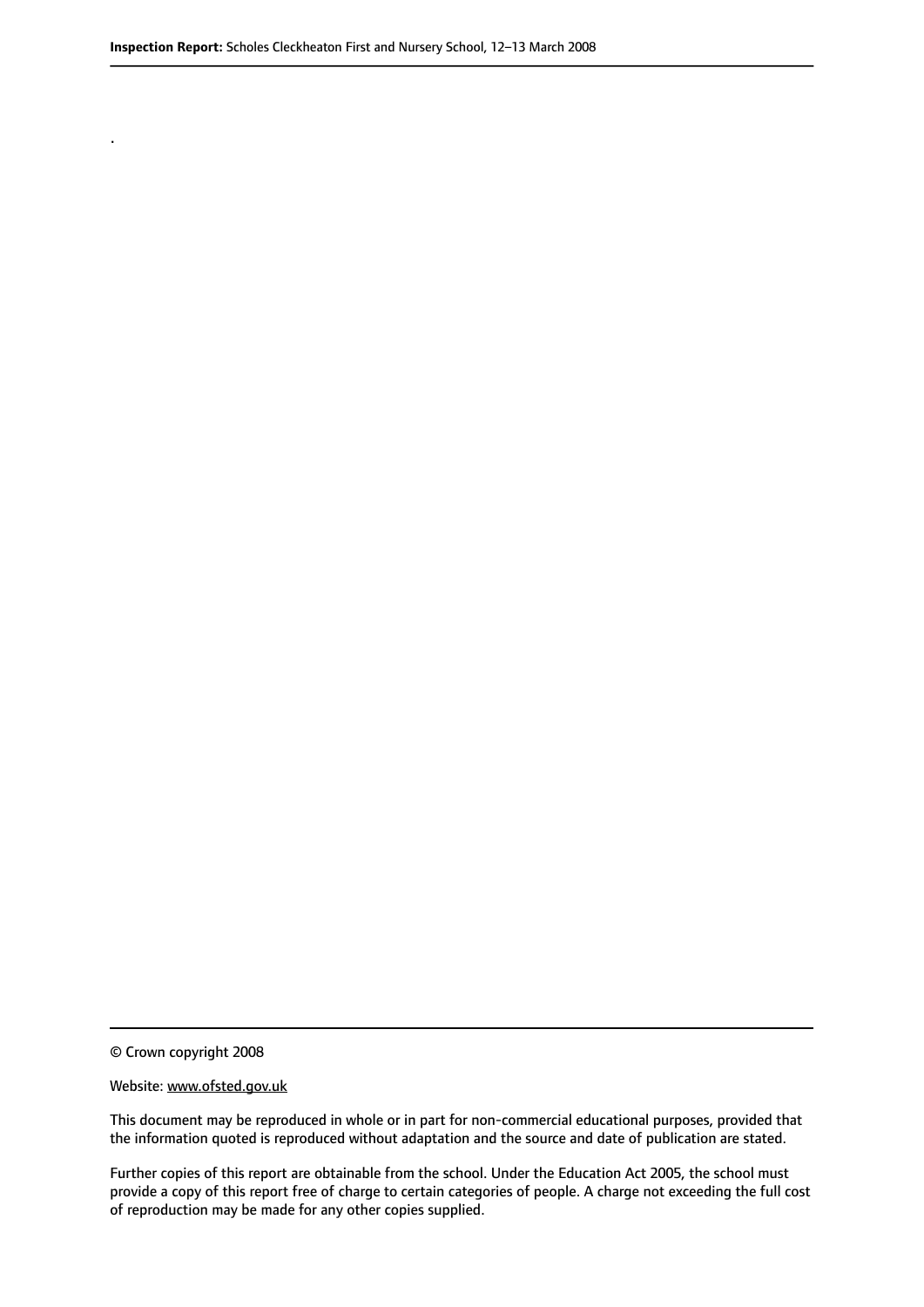# **Introduction**

The inspection was carried out by one Additional Inspector.

## **Description of the school**

Scholes First and Nursery School is smaller than average, educating pupils between the ages of 3 and 9 and serves the village community of Scholes. The number of pupils eligible for free school meals is above average. The majority are of White British heritage and comes from families representing a range of socio-economic backgrounds. An above average proportion of pupils has learning difficulties and/or difficulties. The school works closely with a group of local schools. The school holds the Active and Sportsmark Award and the FA Charter Standard.

#### **Key for inspection grades**

| Grade 1 | Outstanding  |
|---------|--------------|
| Grade 2 | Good         |
| Grade 3 | Satisfactory |
| Grade 4 | Inadequate   |
|         |              |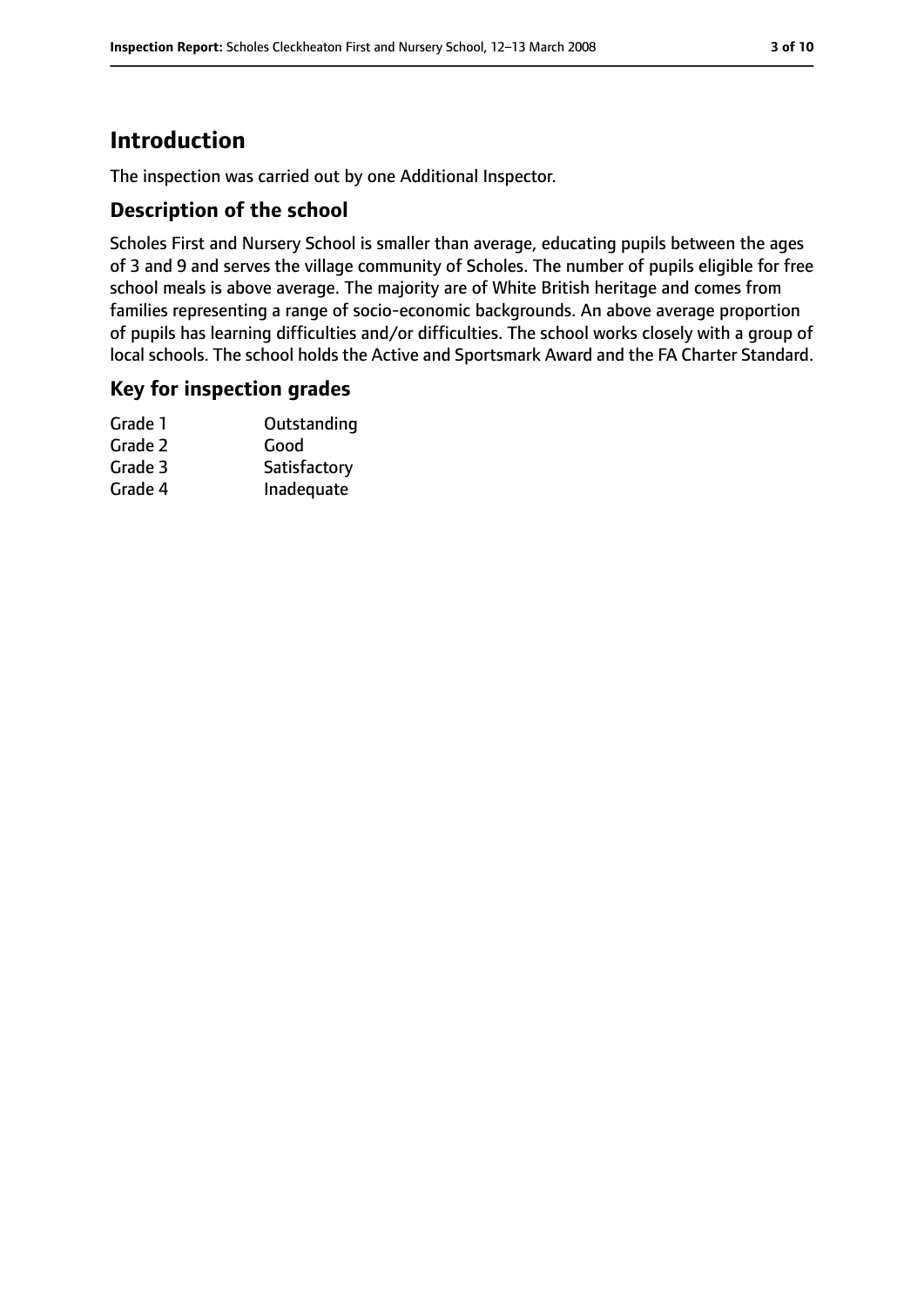# **Overall effectiveness of the school**

#### **Grade: 2**

This is a good school with a number of outstanding features. The school's success owes much to the headteacher's excellent leadership. Leaders' high expectations ensure that pupils have good educational opportunities. A number of staff are new to the school and relatively inexperienced, but the good staff training ensures that teaching and learning are consistently good. As a result, pupils make good progress overall and reach broadly average standards. However, in the most recent end of Year 2 teacher assessments, pupils' progress in reading was not as strong as in writing and mathematics. Children get off to an excellent start in the Foundation Stage because the teaching and provision are outstanding and provide a particularly secure base for pupils' learning in Years 1 and 2. There is a long-standing record of good achievement at the end of Year 2. The headteacher and deputy headteacher have established strong teamwork between teachers, teaching assistants and governors, who all show a high level of commitment to excellence. For example, action was quickly taken to raise standards in writing after the dip at the end of Year 2 in 2006. As a result, pupils make better progress in writing. Questionnaires indicate that parents are very pleased about their children's progress and many took the trouble to personally express these views during the inspection.

Throughout the school, teachers place a great emphasis on promoting pupils' personal development and creating a learning environment in which pupils feel secure and good about themselves. As a result, they are all keen to learn. The assessment of pupils' achievement is excellent, both in terms of their personal and academic progress. Pupils' progress is carefully checked and lessons are pitched at levels that take account of their previous learning. Pupils receive high quality support from both teachers and teaching assistants. Therefore, all pupils achieve well including those with learning difficulties and/or disabilities.

The school has outstanding levels of care for all pupils. As a result of the positive atmosphere and high quality support, pupils thrive personally and their well-being is outstanding. The good curriculum is varied and a high priority is given to develop pupils' basic skills. They have good opportunities to apply these skills across other areas of the curriculum. This develops pupils' confidence and a greater understanding of what they have learned. Strengths in sport, music and art make a strong contribution to pupils' personal, physical and cultural development. For example, in a school concert, pupils were confident to perform individually and in groups. Pupils have excellent attitudes towards staying healthy. The 'Wake up and Shake up' provides an exhilarating start to the day for all staff and children. Pupils enjoy taking responsibility and older pupils are mature and sensible enough to care for younger ones at break-times. Together with appropriate literacy and numeracy skills, pupils are prepared well for the next stage of their education. The headteacher has a clear vision that is focused on raising standards. The school evaluates its own performance very carefully and well-planned actions to improve provision quickly impact on pupils' achievement. This contributes significantly to the school's outstanding capacity to make further improvements, whilst maintaining what it already does well.

## **Effectiveness of the Foundation Stage**

#### **Grade: 1**

Children enter the Nursery with skills that are below those expected for their age. A high proportion has particularly poor language and personal development skills. The Foundation Stage provides an environment rich in language, with learning activities that are very well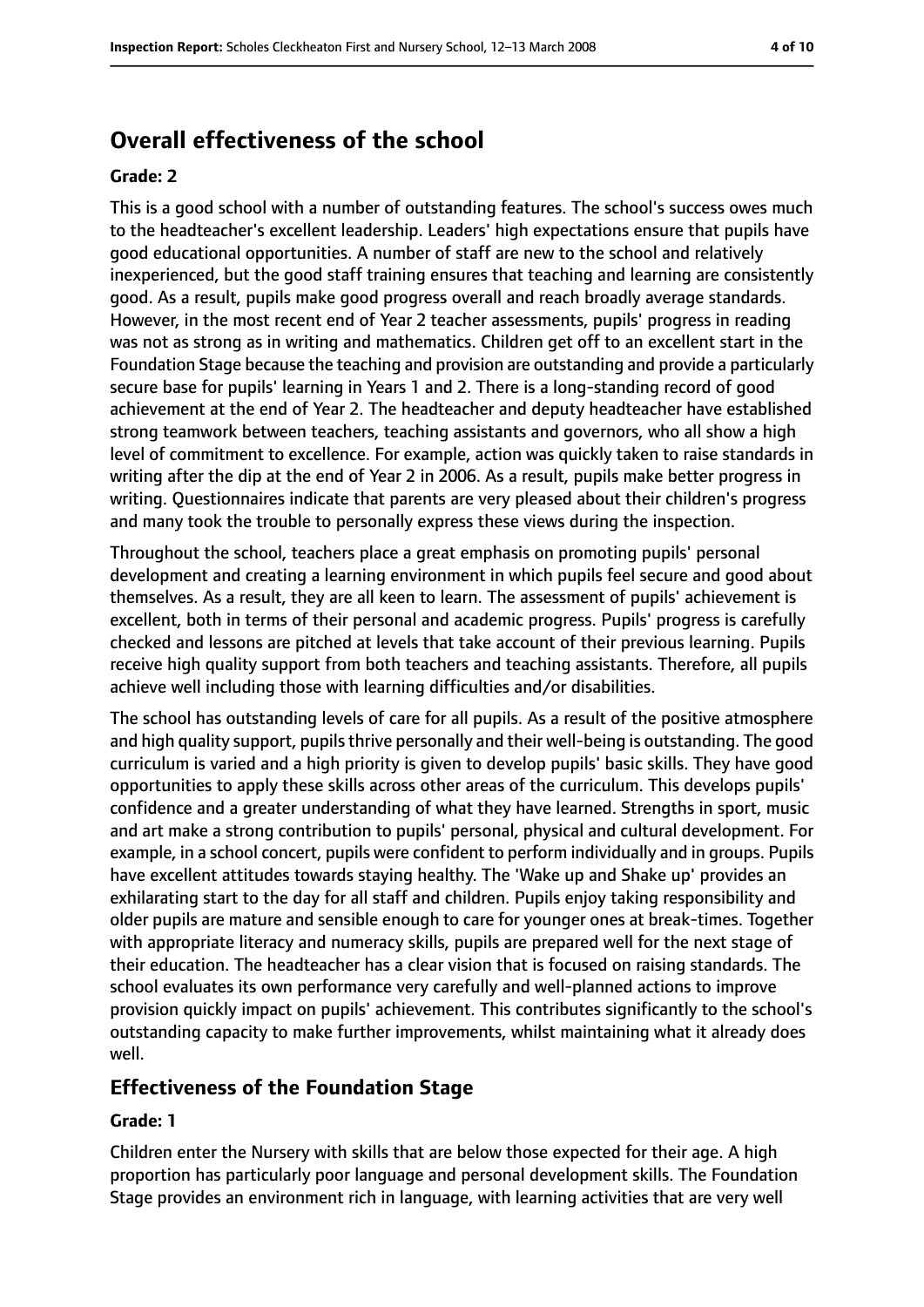targeted to children's needs. They are keen to do well and are proud of their achievements. Success is celebrated and relationships are excellent. As a result of very effective teaching and excellent levels of care, children make outstanding progress in their speech and language skills and in their personal and social development. The curriculum is greatly enhanced by an outdoor learning environment that has been developed into a classroom supporting all areas of learning. The Foundation Stage leader has high expectations and all staff make a vital and valued contribution to the excellent quality of children's learning.

# **What the school should do to improve further**

■ Improve Key Stage 1 pupils' rate of progress in reading.

# **Achievement and standards**

#### **Grade: 2**

From a below average starting point, pupils make good progress in Key Stage 1 and for many years have maintained standards that are broadly average in reading, writing and mathematics. School data show that pupils in Years 3 and 4 continue making good progress towards their challenging targets. In 2007, standards in reading dipped to just below average. Extra support is now in place to improve the rate of progress in reading. There has not been enough time for this to impact on standards. Pupils with learning difficulties and/or disabilities are well supported and make similar progress to the others in their year groups.

# **Personal development and well-being**

#### **Grade: 1**

This is a real strength of the school. Pupils' excellent behaviour and attitudes mean that there is a very comfortable and calm atmosphere. Pupils say they feel safe and very much enjoy their time in school. Pupils' spiritual, moral, social and cultural development is outstanding and they show very high levels of social awareness. They are proud of their achievements and keen to share their successes with others in school assemblies. They have an excellent awareness of how to stay fit, eat healthy food and they take part in the many opportunities for physical activities. Attendance is satisfactory because some families choose to take their holidays in term time. Parents are aware that school policy does not support this. Pupils have a strong voice in the school and express their views confidently. They take on many roles of responsibility which prepare them well for middle school and beyond.

# **Quality of provision**

## **Teaching and learning**

#### **Grade: 2**

The quality of teaching and learning is consistently good. As a result, pupils achieve well. Above all, most lessons are interesting and relationships are excellent, giving pupils the confidence to learn. Teachers are good at explaining exactly what it is they want pupils to achieve and effectively review what has been learned at the end of lessons. They go to great lengths to ensure that pupils learn actively. Pupils' behaviour is managed well and teachers are positive in their comments. Teachers' questions effectively challenge pupils and help them to build on their previouslearning. Most lessons have a clear focus and challenging pace. In a small minority of lessons, teaching is not so well focused and the pace of learning slackens. Skilled teaching assistants make an excellent contribution to pupils' progress.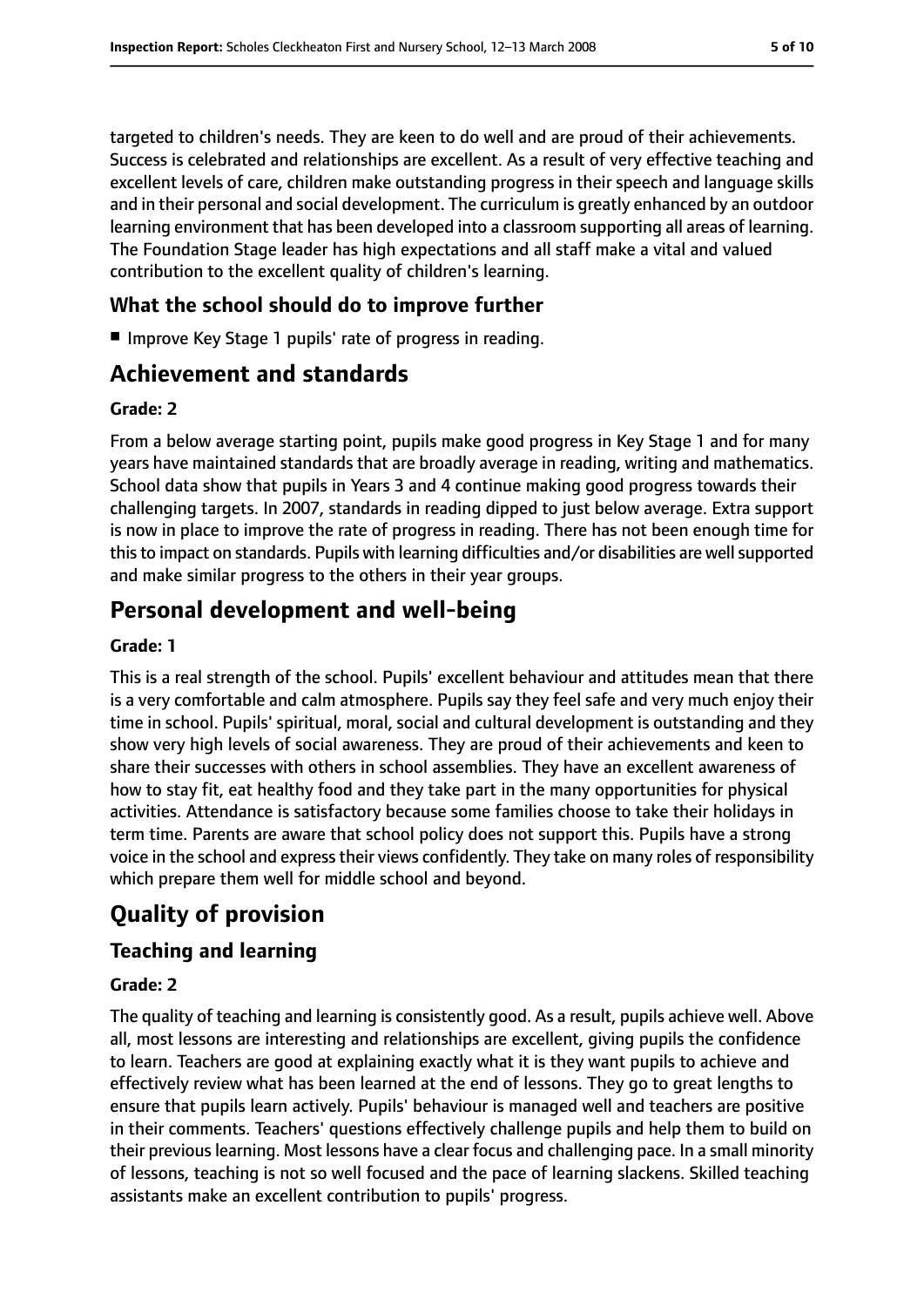## **Curriculum and other activities**

#### **Grade: 2**

The curriculum is well matched to pupils' differing needs and capabilities. There is a strong emphasis on linking subjects into stimulating units of work. Teachers plan these carefully to adjust what is taught to pupils' particular needs. They also provide many opportunities for pupils to plan and work together and apply the many skills they are taught. Throughout the school, pupils' independent learning and basic literacy, numeracy, and information and communication technology (ICT) skills are given good emphasis. Pupils have many opportunities to share ideas and work cooperatively. This supports their outstanding personal development as well as their learning skills. The wide range of opportunities for pupils to speak and listen in all subjects helps to develop their literacy skills well. Currently, the literacy curriculum does not fully support pupils to make the same good progress in reading as in writing. The curriculum is enriched by a good range of visits and visitors. There is a variety of popular clubs, with many that support healthy lifestyles very well. Good links with the community, parents and other schools strengthen pupils' opportunities for learning.

## **Care, guidance and support**

#### **Grade: 1**

Pupils' outstanding care, support and guidance are built on the excellent relationships evident throughout the school. Parents find staff highly approachable and helpful. Any child experiencing any difficulties is very well supported. Child protection requirements and health and safety procedures are well established. Pupils rightly feel safe and very well cared for. Support for pupils with learning difficulties and/or disabilities is very good. All pupils' achievement is carefully tracked and checked so that any underachievement is swiftly identified and strategies put in place to sort out problems quickly and effectively, as in the support for reading. The support pupils receive from highly skilled teaching assistants makes a significant contribution to this.

# **Leadership and management**

#### **Grade: 2**

The headteacher provides excellent leadership; ably assisted by the deputy headteacher. She has a clear sense of direction that is focused fully on improving quality in all areas of pupils' development. She has shared this very effectively, creating an enthusiastic hard working staff team keen to contribute to improvements. Through strong induction procedures, teachers who have recently joined the school already fit well into the team. A strong emphasis on accountability and supportive teamwork helps staff to meet the high expectations. This is reflected in the good progress pupils make and in their excellent personal development. All teachers are actively involved in the process of self-evaluation which is underpinned by rigorous checks on the school's performance. This means that the school is fully aware of where improvement is needed and is quick to act. Good account is taken of the views of governors, parents and pupils. The governors are very supportive and hold the school to account for its performance. The school provides good value for money.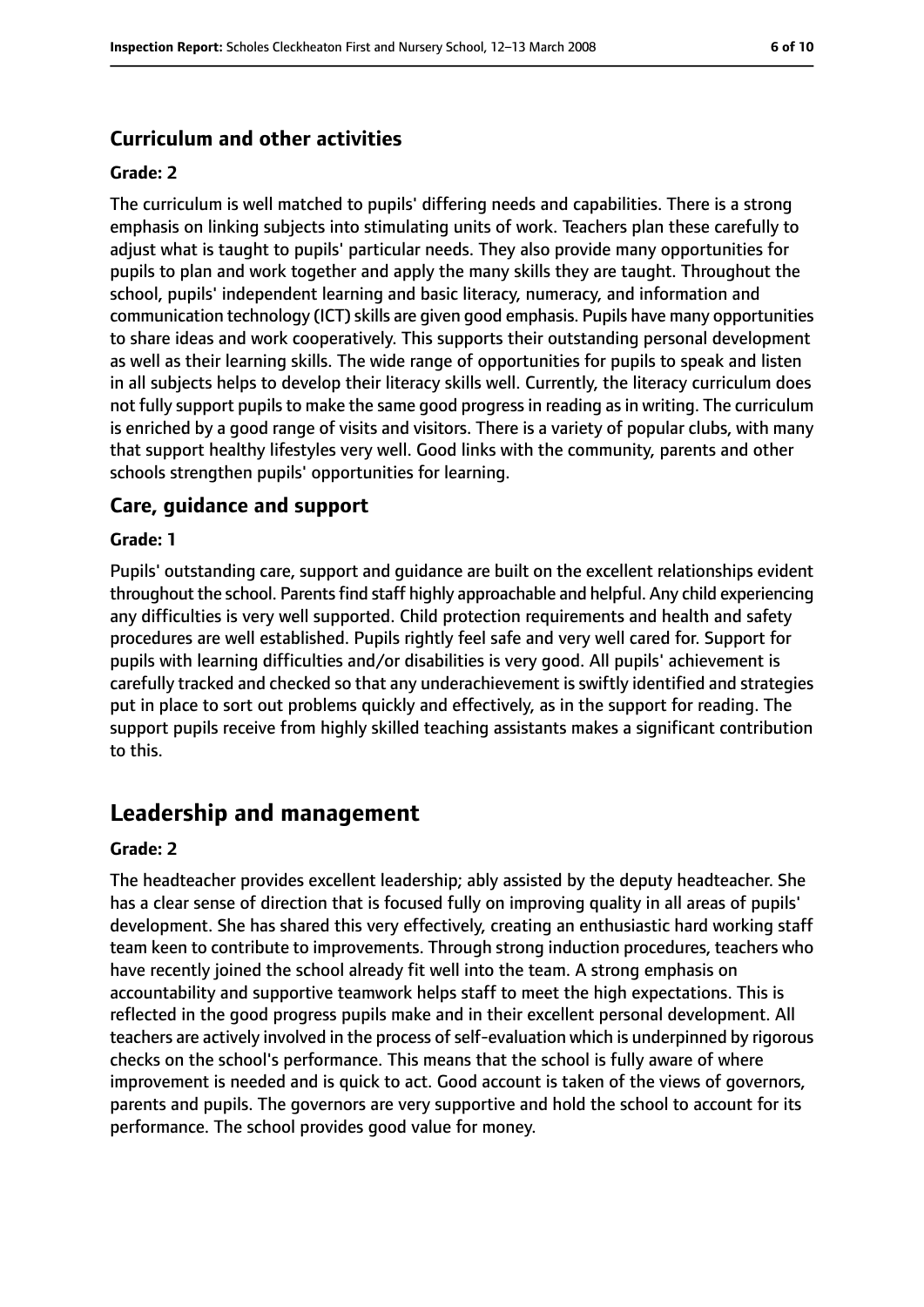**Any complaints about the inspection or the report should be made following the procedures set out in the guidance 'Complaints about school inspection', which is available from Ofsted's website: www.ofsted.gov.uk.**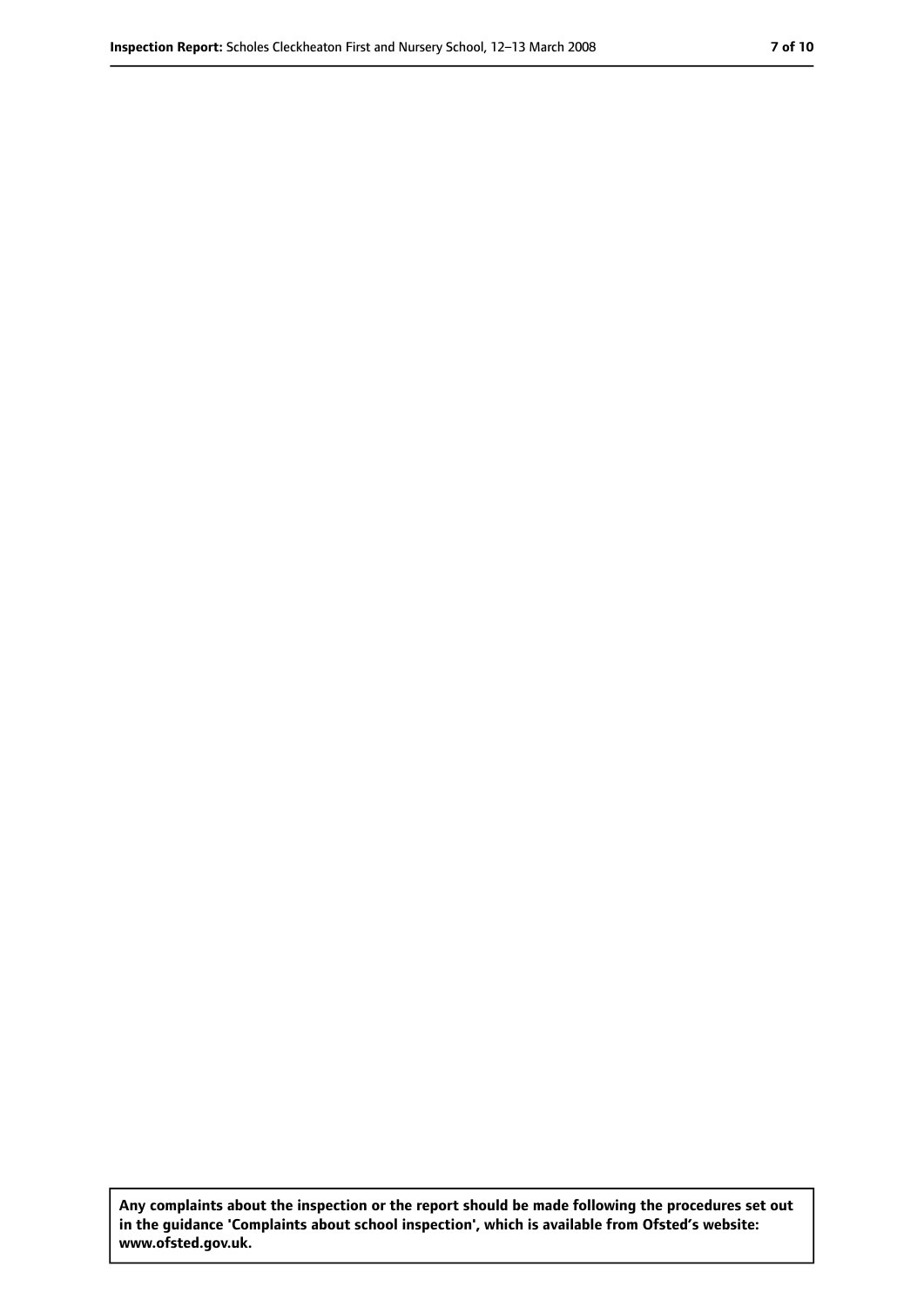# **Inspection judgements**

| $^{\backprime}$ Key to judgements: grade 1 is outstanding, grade 2 good, grade 3 satisfactory, and | <b>School</b>  |
|----------------------------------------------------------------------------------------------------|----------------|
| arade 4 inadeguate                                                                                 | <b>Overall</b> |

# **Overall effectiveness**

| How effective, efficient and inclusive is the provision of education, integrated<br>care and any extended services in meeting the needs of learners? |     |
|------------------------------------------------------------------------------------------------------------------------------------------------------|-----|
| Effective steps have been taken to promote improvement since the last<br>inspection                                                                  | Yes |
| How well does the school work in partnership with others to promote learners'<br>well-being?                                                         |     |
| The effectiveness of the Foundation Stage                                                                                                            |     |
| The capacity to make any necessary improvements                                                                                                      |     |

## **Achievement and standards**

| How well do learners achieve?                                                                               |  |
|-------------------------------------------------------------------------------------------------------------|--|
| The standards <sup>1</sup> reached by learners                                                              |  |
| How well learners make progress, taking account of any significant variations between<br>groups of learners |  |
| How well learners with learning difficulties and disabilities make progress                                 |  |

## **Personal development and well-being**

| How good is the overall personal development and well-being of the<br>learners?                                  |  |
|------------------------------------------------------------------------------------------------------------------|--|
| The extent of learners' spiritual, moral, social and cultural development                                        |  |
| The extent to which learners adopt healthy lifestyles                                                            |  |
| The extent to which learners adopt safe practices                                                                |  |
| How well learners enjoy their education                                                                          |  |
| The attendance of learners                                                                                       |  |
| The behaviour of learners                                                                                        |  |
| The extent to which learners make a positive contribution to the community                                       |  |
| How well learners develop workplace and other skills that will contribute to<br>their future economic well-being |  |

## **The quality of provision**

| How effective are teaching and learning in meeting the full range of the<br>learners' needs?          |  |
|-------------------------------------------------------------------------------------------------------|--|
| How well do the curriculum and other activities meet the range of needs<br>and interests of learners? |  |
| How well are learners cared for, quided and supported?                                                |  |

#### **Annex A**

 $^1$  Grade 1 - Exceptionally and consistently high; Grade 2 - Generally above average with none significantly below average; Grade 3 - Broadly average to below average; Grade 4 - Exceptionally low.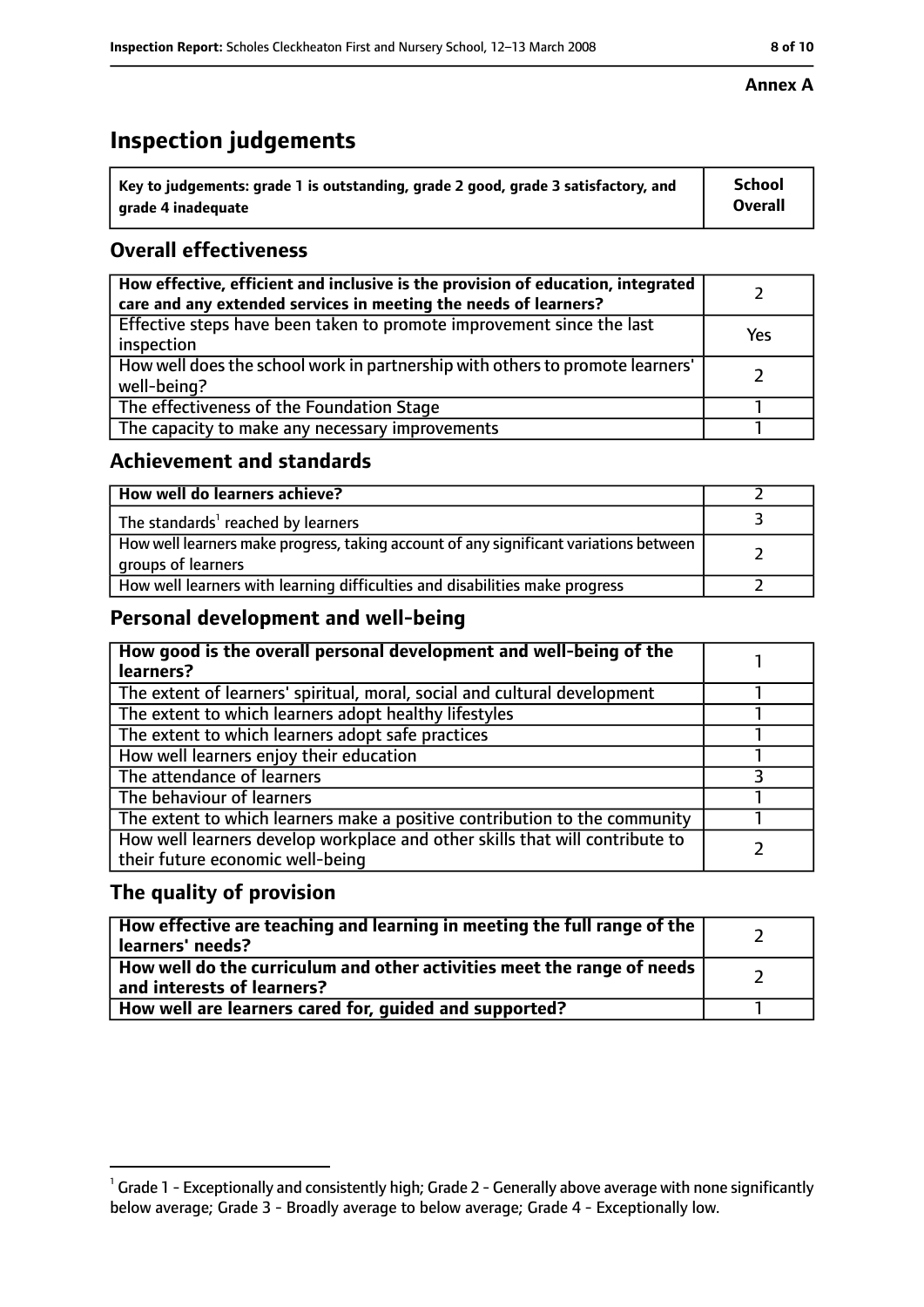# **Leadership and management**

| How effective are leadership and management in raising achievement              |           |
|---------------------------------------------------------------------------------|-----------|
| and supporting all learners?                                                    |           |
| How effectively leaders and managers at all levels set clear direction leading  |           |
| to improvement and promote high quality of care and education                   |           |
| How effectively leaders and managers use challenging targets to raise standards |           |
| The effectiveness of the school's self-evaluation                               |           |
| How well equality of opportunity is promoted and discrimination tackled so      |           |
| that all learners achieve as well as they can                                   |           |
| How effectively and efficiently resources, including staff, are deployed to     |           |
| achieve value for money                                                         |           |
| The extent to which governors and other supervisory boards discharge their      |           |
| responsibilities                                                                |           |
| Do procedures for safequarding learners meet current government                 | Yes       |
| requirements?                                                                   |           |
| Does this school require special measures?                                      | <b>No</b> |
| Does this school require a notice to improve?                                   | No        |